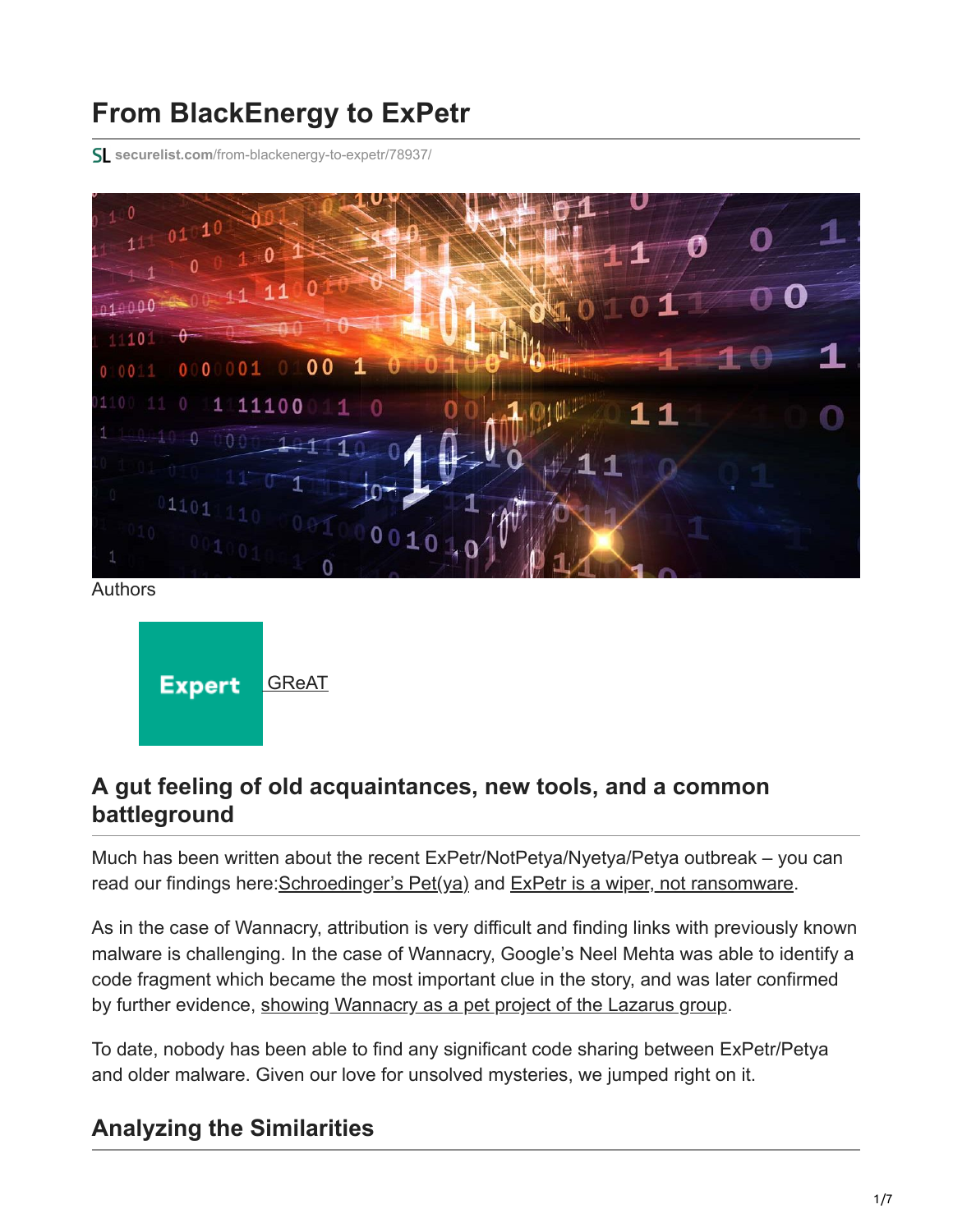At the beginning of the ExPetr outbreak, one of our team members pointed to the fact that the specific list of extensions used by ExPetr is very similar to the one used by BlackEnergy's [KillDisk ransomware from 2015 and 2016 \(Anton Cherepanov from ESET made the same](https://twitter.com/cherepanov74/status/879789032401719296) observation on Twitter).

The [BlackEnergy APT](https://securelist.com/blackenergy-apt-attacks-in-ukraine-employ-spearphishing-with-word-documents/73440/) is a sophisticated threat actor that is known to have used at least one zero day, coupled with destructive tools, and code geared towards attacking ICS systems. They are widely confirmed as the entity behind the Ukraine power grid attack from 2015 as well as a chain of other destructive attacks that plagued that country over the past years.

If you are interested in reading more about the BlackEnergy APT, be sure to check our previous blogs on the topic:

- [BE2 custom plugins, router abuse and target profiles](https://securelist.com/be2-custom-plugins-router-abuse-and-target-profiles/67353/)
- [BE2 extraordinary plugins](https://securelist.com/be2-extraordinary-plugins-siemens-targeting-dev-fails/68838/)
- [BlackEnergy APT Attacks in Ukraine employ spearphishing with Word documents](https://securelist.com/blackenergy-apt-attacks-in-ukraine-employ-spearphishing-with-word-documents/73440/)

Going back to the hunt for similarities, here's how the targeted extensions lists looks in ExPetr and a version of a wiper used by the BE APT group in 2015:

ExPetr 2015 BlackEnergy wiper sample

| 3ds, 7z, accdb, ai, asp,           | .3ds, .7z, .accdb, .accdc, .ai, .asp, .aspx, .avhd, .back,     |
|------------------------------------|----------------------------------------------------------------|
| .aspx, .avhd, .back, .bak, .c,     | .bak, bin, bkf, cer, cfg, conf, crl, crt, csr, csv, dat,       |
| .cfg, .conf, .cpp, .cs, .ctl,      | .db3, .db4, .dbc, .dbf, .dbx, .djvu, .doc, .docx, .dr, .dwg,   |
| .dbf, .disk, .djvu, .doc, .docx,   | .dxf, edb, eml, fdb, gdb, git, gz, hdd, ib, ibz, io, jar,      |
| .dwg, .eml, .fdb, .gz, .h, .hdd,   | .jpeg, .jpg, .jrs, .js, .kdbx, .key, .mail, .max, .mdb, .mdbx, |
| .kdbx, .mail, .mdb, .msg,          | .mdf, .mkv, .mlk, .mp3, .msi, .my, .myd, .nsn, .oda, .ost,     |
| .nrg, .ora, .ost, .ova, .ovf,      | ovf, p7b, p7c, p7r, pd, pdf, pem, pfx, php, pio, piz,          |
| .pdf, .php, .pmf, .ppt, .pptx,     | png, ppt, pptx, ps, ps1, pst, pvi, pvk, py, pyc, rar, rb,      |
| .pst, .pvi, .py, .pyc, .rar, .rtf, | rtf, sdb, sdf, sh, sl3, spc, sql, sqlite, sqlite3, tar, tiff,  |
| .sln, sql, .tar, .vbox, .vbs,      | .vbk, vbm, vbox, vcb, vdi, vfd, vhd, vhdx, vmc, vmdk,          |
| .vcb, vdi, vfd, vmc, vmdk,         | .vmem, .vmfx, .vmsd, .vmx, .vmxf, .vsd, .vsdx, .vsv, .wav,     |
| .vmsd, .vmx, .vsdx, .vsv,          | .wdb, .xls, .xlsx, .xvd, .zip                                  |
| .work, .xls                        |                                                                |

Obviously, the lists are similar in composition and formatting, but not identical. Moreover, older versions of the BE destructive module have even longer lists. Here's a snippet of an extensions list from a 2015 BE sample that is even longer: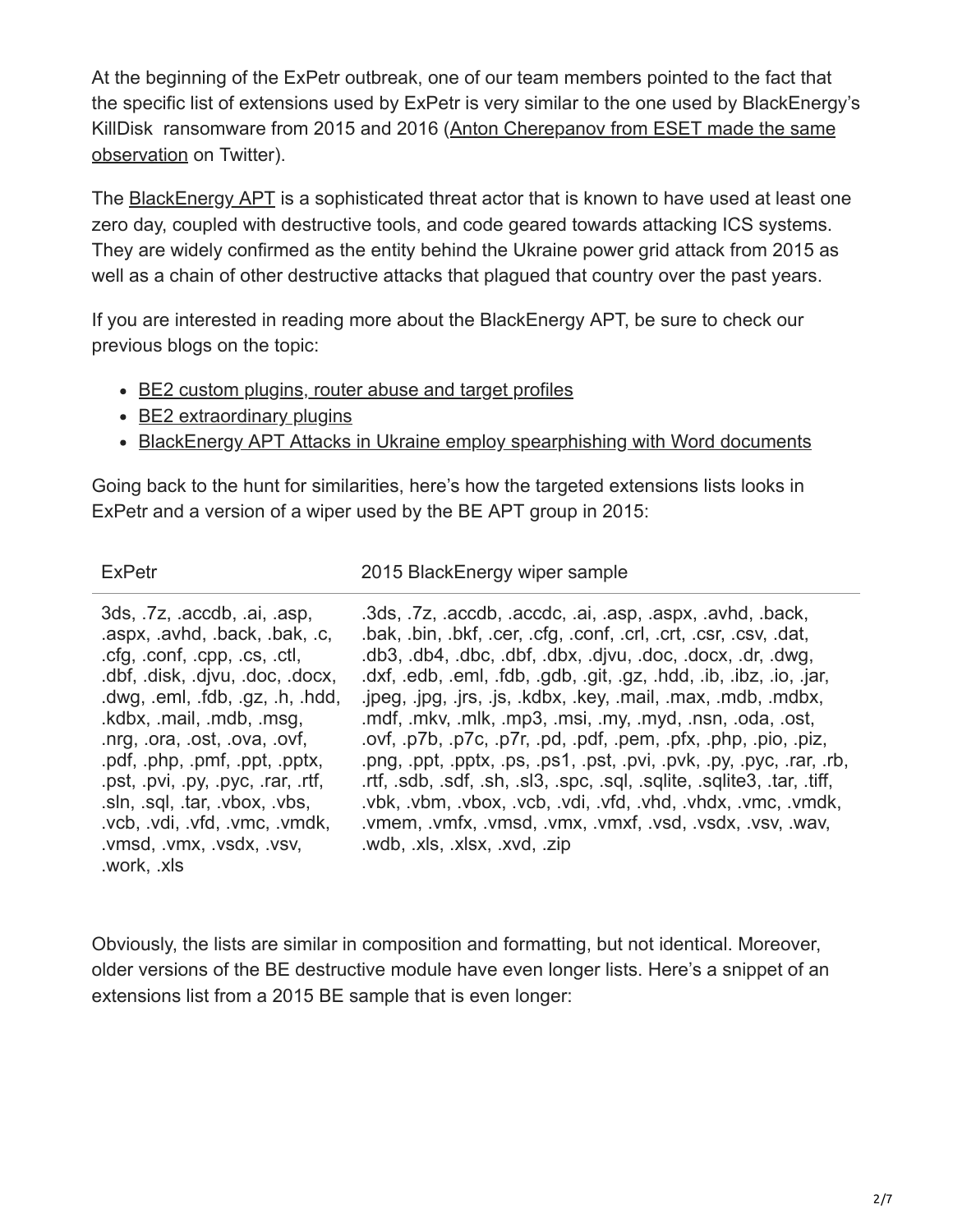

Nevertheless, the lists were similar in the sense of being stored in the same dot-separated formats. Although this indicated a possible link, we wondered if we could find more similarities, especially in the code of older variants of BlackEnergy and ExPetr.

We continued to chase that hunch during the frenetic early analysis phase and shared this gut feeling of a similarity between ExPetr and BlackEnergy with our friends at Palo Alto Networks. Together, we tried to build a list of features that we could use to make a YARA rule to detect both ExPetr and BlackEnergy wipers.

During the analysis, we focused on the similar extensions list and the code responsible for parsing the file system for encryption or wiping. Here's the code responsible for checking the extensions to target in the current version of ExPetr:

```
if ( PathCombineW(&pszDest, pszDir, L"*") )
 hFindFile = FindFirstFileW(&pszDest, &FindFileData);
 if ( hFindFile f = (HANDLE)-1 )
  ₹
   do
     03 = *(void **)(a3 + 28);
     if (v3)κ.
       v4 = WaitForSingleObject(v3, 0);if (104 \mid 04 = -1)break;
     if ( wcscmp(FindFileData.cFileName, L".")
       && wcscmp(FindFileData cFileName, L"..")
       && PathCombineW(&FileName, pszDir, FindFileData.cFileName) )
     ₹
       if ( !(FindFileData.dwFileAttributes & 0x10) || FindFileData.dwFileAttributes & 0x400 )
         u5 = (struct _WIN32_FIND_DATAW *)PathFindExtensionW(FindFileData.cFileName);
         ₹
           wsprintfW(&v10, L"%ws.", v5);
           if ( StrStrIW(
                 L".3ds.7z.accdb.ai.asp.aspx.avhd.back.bak.c.cfg.conf.cpp.cs.ctl.dbf.disk.djvu.doc.doc
                 8010) )
             sub_1000189A(&FileName, a3);
         \mathcal{Y}else if ( !StrStrIW(L"C:\\Windows;", &FileName) )
         sub_10001973(&FileName, a2 - 1, a3);
       ¥
```
This works by going through the target file system in a recursive way, then checking if the extension for each file is included in the dot-separated list. Unfortunately for our theory, the way this is implemented in older BlackEnergy variants is quite different; the code is more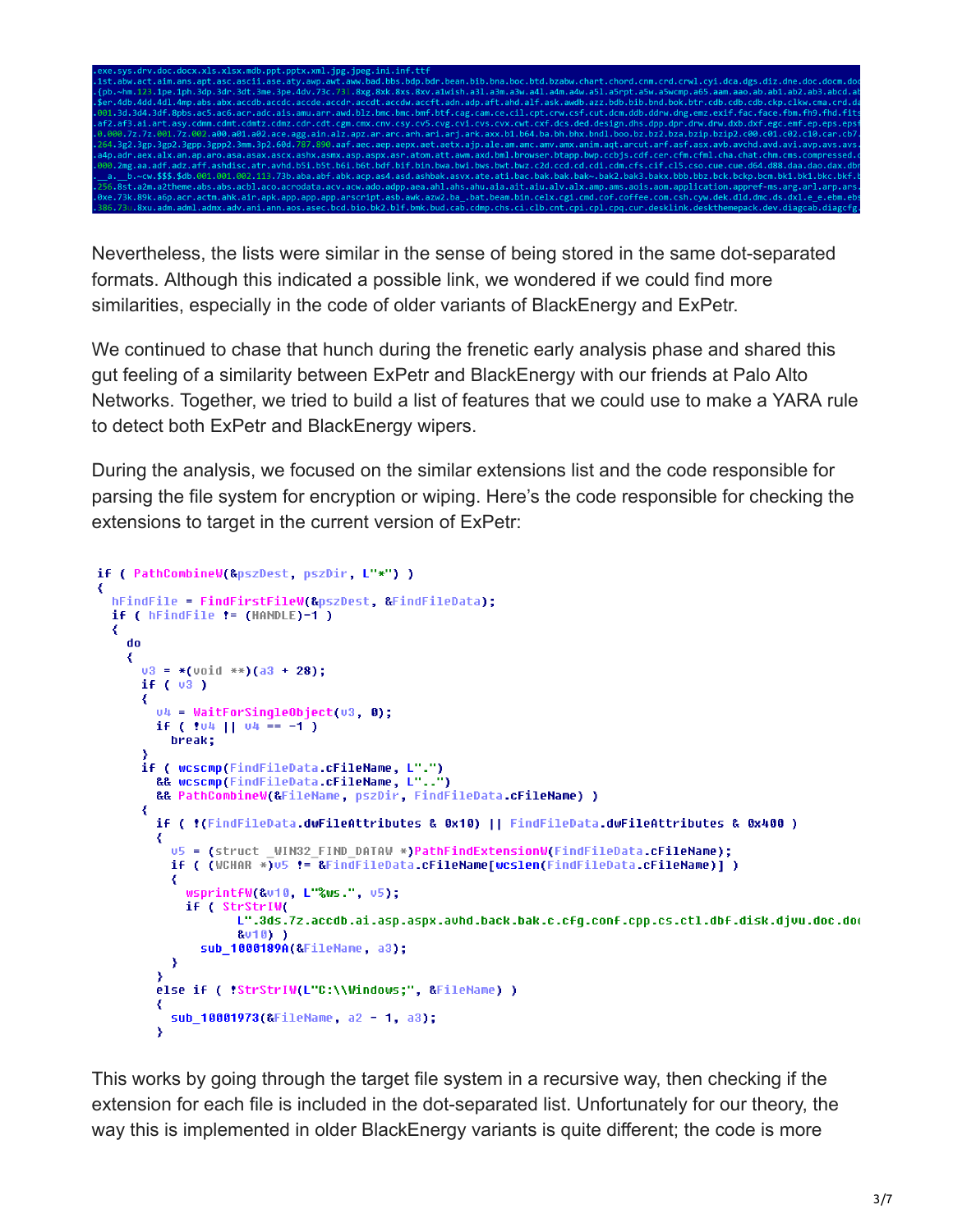generic and the list of extensions to target is initialized at the beginning, and passed down to the recursive disk listing function.

Instead, we took the results of automated code comparisons and paired them down to a signature that perfectly fit the mould of both in the hope of unearthing similarities. What we came up with is a combination of generic code and interesting strings that we put together into a cohesive rule to single out both BlackEnergy KillDisk components and ExPetr samples. The main example of this generic code is the inlined wcscmp function merged by the compiler's optimization, meant to check if the filename is the current folder, which is named ".". Of course, **this code is pretty generic and can appear in other programs** that recursively list files. It's inclusion alongside a similar extension list makes it of particular interest to us –but remains a **low confidence** indicator.

Looking further, we identified some other candidate strings which, although not unique, when combined together allow us to fingerprint the binaries from our case in a more precise way. These include:

- $\cdot$  exe /r /f
- ComSpec
- InitiateSystemShutdown

When put together with the wcscmp inlined code that checks on the filename, we get the following YARA rule:

```
C++
```

```
1
2
3
4
5
6
7
8
9
10
11
12
78 57}rule blackenergy and petya similarities {
    strings:
    //shutdown.exe /r /f
    $bytes00 = { 73 00 68 00 75 00 74 00 64 00 6f 00 77 00 6e 00 2e 00 65 00 78 00 65
    00 }
    //ComSpec
    $bytes01 = { 43 00 6f 00 6d 00 53 00 70 00 65 00 63 00 }//InitiateSystemShutdown
    $bytes02 = { 49 6e 69 74 69 61 74 65 53 79 73 74 65 6d 53 68 75 74 64 6f 77 6e 45
```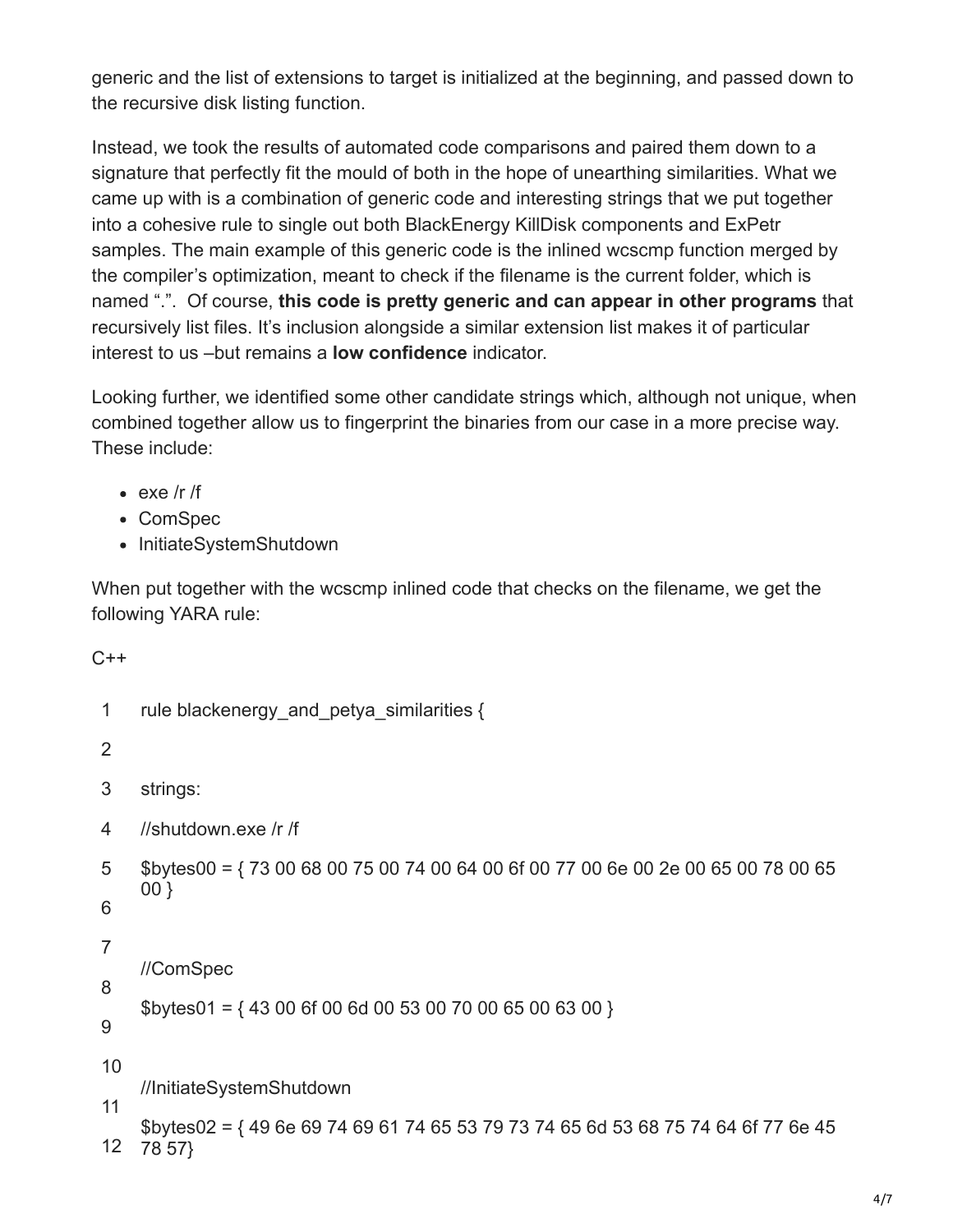| 14 | //68A4430110                                                           |                                                                      | push     | 0100143A4 ;'ntdll.dll'                                               |  |  |  |
|----|------------------------------------------------------------------------|----------------------------------------------------------------------|----------|----------------------------------------------------------------------|--|--|--|
| 15 | //FF151CD10010                                                         |                                                                      | call     | GetModuleHandleA                                                     |  |  |  |
| 16 | I/3BC7                                                                 | cmp                                                                  |          | eax, edi                                                             |  |  |  |
| 17 | //7420                                                                 | jz                                                                   | $\cdots$ |                                                                      |  |  |  |
| 18 | \$bytes03 = {68 ?? ?? ?1 ?0 ff 15 ?? ?? ?? ?0 3b c7 74 ?? }            |                                                                      |          |                                                                      |  |  |  |
| 19 |                                                                        |                                                                      |          |                                                                      |  |  |  |
| 20 | $\frac{1}{2}$ "/c"                                                     |                                                                      |          |                                                                      |  |  |  |
| 21 | $$bytes04 = { 2f 00 63 00 }$                                           |                                                                      |          |                                                                      |  |  |  |
| 22 |                                                                        |                                                                      |          |                                                                      |  |  |  |
| 23 |                                                                        | $//$ wcscmp $($                                                      |          |                                                                      |  |  |  |
| 24 | \$hex_string = { b9 ?? ?? ?1 ?0 8d 44 24 ?c 66 8b 10 66 3b 11 75 1e 66 |                                                                      |          |                                                                      |  |  |  |
| 25 |                                                                        | 85 d2 74 15 66 8b 50 02 66 3b 51 02 75 0f 83 c0 04 83 c1 04 66 85 d2 |          |                                                                      |  |  |  |
| 26 | 75                                                                     |                                                                      |          |                                                                      |  |  |  |
| 27 | 8d                                                                     |                                                                      |          | de 33 c0 eb 05 1b c0 83 d8 ff 85 c0 0f 84 ?? 0? 00 00 b9 ?? ?? ?1 ?0 |  |  |  |
| 28 |                                                                        | 44 24 ?c 66 8b 10 66 3b 11 75 1e 66 85 d2 74 15 66 8b 50 02 66 3b 51 |          |                                                                      |  |  |  |
| 29 | 02                                                                     |                                                                      |          |                                                                      |  |  |  |
| 30 | C <sub>0</sub>                                                         |                                                                      |          | 75 0f 83 c0 04 83 c1 04 66 85 d2 75 de 33 c0 eb 05 1b c0 83 d8 ff 85 |  |  |  |
| 31 |                                                                        | Of 84 ?? 0? 00 00 }                                                  |          |                                                                      |  |  |  |
| 32 |                                                                        |                                                                      |          |                                                                      |  |  |  |
| 33 | condition:                                                             |                                                                      |          |                                                                      |  |  |  |
| 34 |                                                                        |                                                                      |          |                                                                      |  |  |  |
|    | $((uint16(0) == 0x5A4D))$ and (filesize < 5000000) and                 |                                                                      |          |                                                                      |  |  |  |
|    | (all of them)                                                          |                                                                      |          |                                                                      |  |  |  |
|    | }                                                                      |                                                                      |          |                                                                      |  |  |  |
|    |                                                                        |                                                                      |          |                                                                      |  |  |  |

13

When run on our extensive (read: very big) malware collection, **the YARA rule above fires on BlackEnergy and ExPetr samples only**. Unsurprisingly, when used alone, each string can generate false positives or catch other unrelated malware. **However, when combined**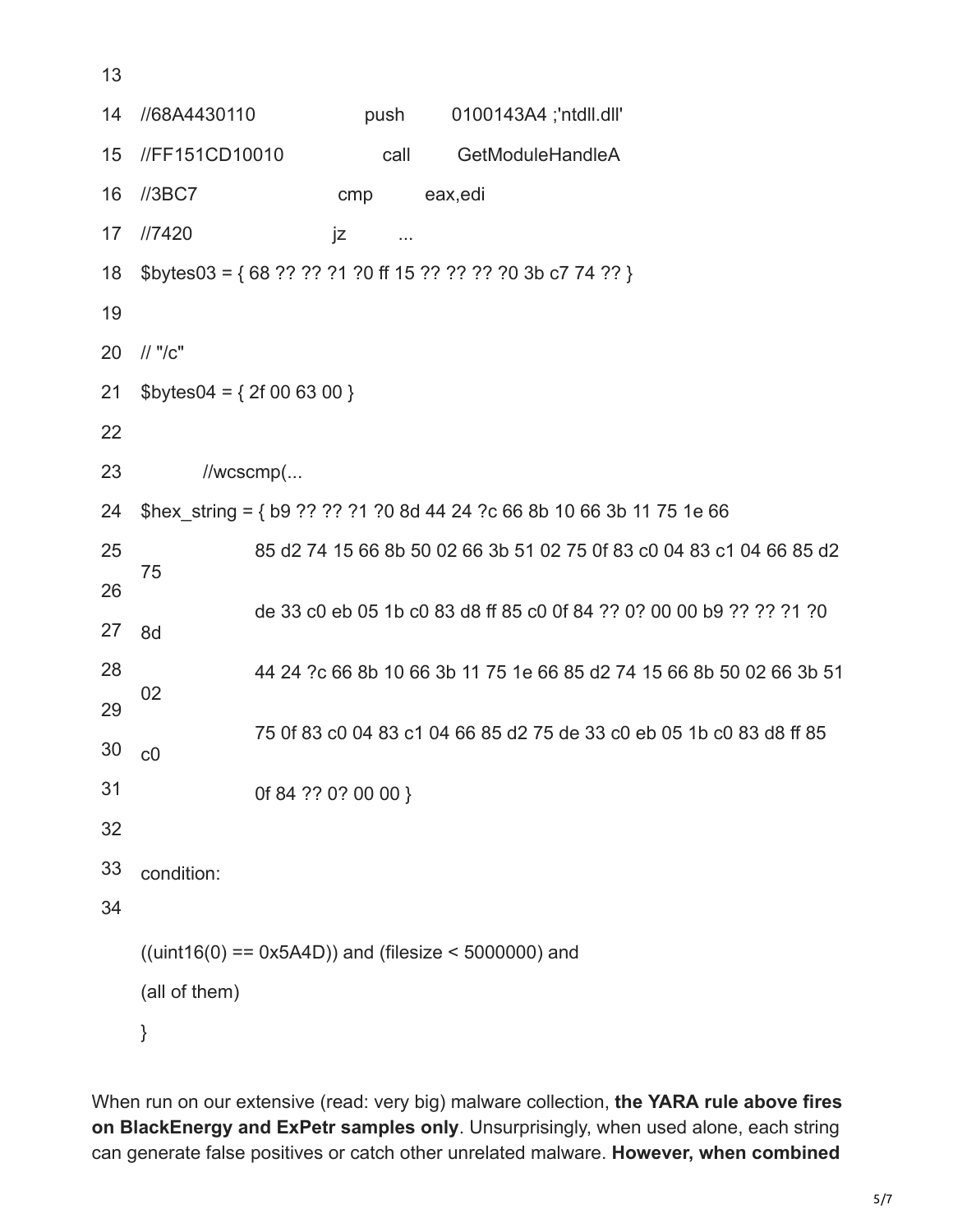**together in this fashion, they become very precise**. The technique of grouping generic or popular strings together into unique combinations is one of the most effective methods for writing powerful Yara rules.

Of course, this should not be considered a sign of a **definitive** link, but it does point to certain code design similarities between these malware families.

This low confidence but persistent hunch is what motivates us to ask **other researchers around the world to join us in investigating these similarities and attempt to discover more facts** about the origin of ExPetr/Petya. Looking back at other high profile cases, such [as the Bangladesh Bank Heist or Wannacry, there were few facts linking them to the Lazarus](https://baesystemsai.blogspot.ro/2016/05/cyber-heist-attribution.html) group. In time, more evidence appeared and allowed us, and others, to link them together with high confidence. Further research can be crucial to connecting the dots, or, disproving these theories.

We'd like to think of this ongoing research as an opportunity for an open invitation to the larger security community to help nail down (or disprove) the link between BlackEnergy and ExPetr/Petya. Our colleagues at [ESET have published their own excellent analysis](https://www.welivesecurity.com/2017/06/30/telebots-back-supply-chain-attacks-against-ukraine/) suggesting a possible link between ExPetr/Petya and TeleBots (BlackEnergy). Be sure to check out their analysis. And as mentioned before, a special thanks to our friends at Palo Alto for their contributions on clustering BlackEnergy samples.

### **Hashes**

**ExPetr:**

027cc450ef5f8c5f653329641ec1fed91f694e0d229928963b30f6b0d7d3a745

### **BE:**

11b7b8a7965b52ebb213b023b6772dd2c76c66893fc96a18a9a33c8cf125af80

5d2b1abc7c35de73375dd54a4ec5f0b060ca80a1831dac46ad411b4fe4eac4c6

F52869474834be5a6b5df7f8f0c46cbc7e9b22fa5cb30bee0f363ec6eb056b95

368d5c536832b843c6de2513baf7b11bcafea1647c65df7b6f2648840fa50f75

A6a167e214acd34b4084237ba7f6476d2e999849281aa5b1b3f92138c7d91c7a

Edbc90c217eebabb7a9b618163716f430098202e904ddc16ce9db994c6509310

F9f3374d89baf1878854f1700c8d5a2e5cf40de36071d97c6b9ff6b55d837fca

- [BlackEnergy](https://securelist.com/tag/blackenergy/)
- [Data Encryption](https://securelist.com/tag/data-encryption/)
- [Petya](https://securelist.com/tag/petya/)